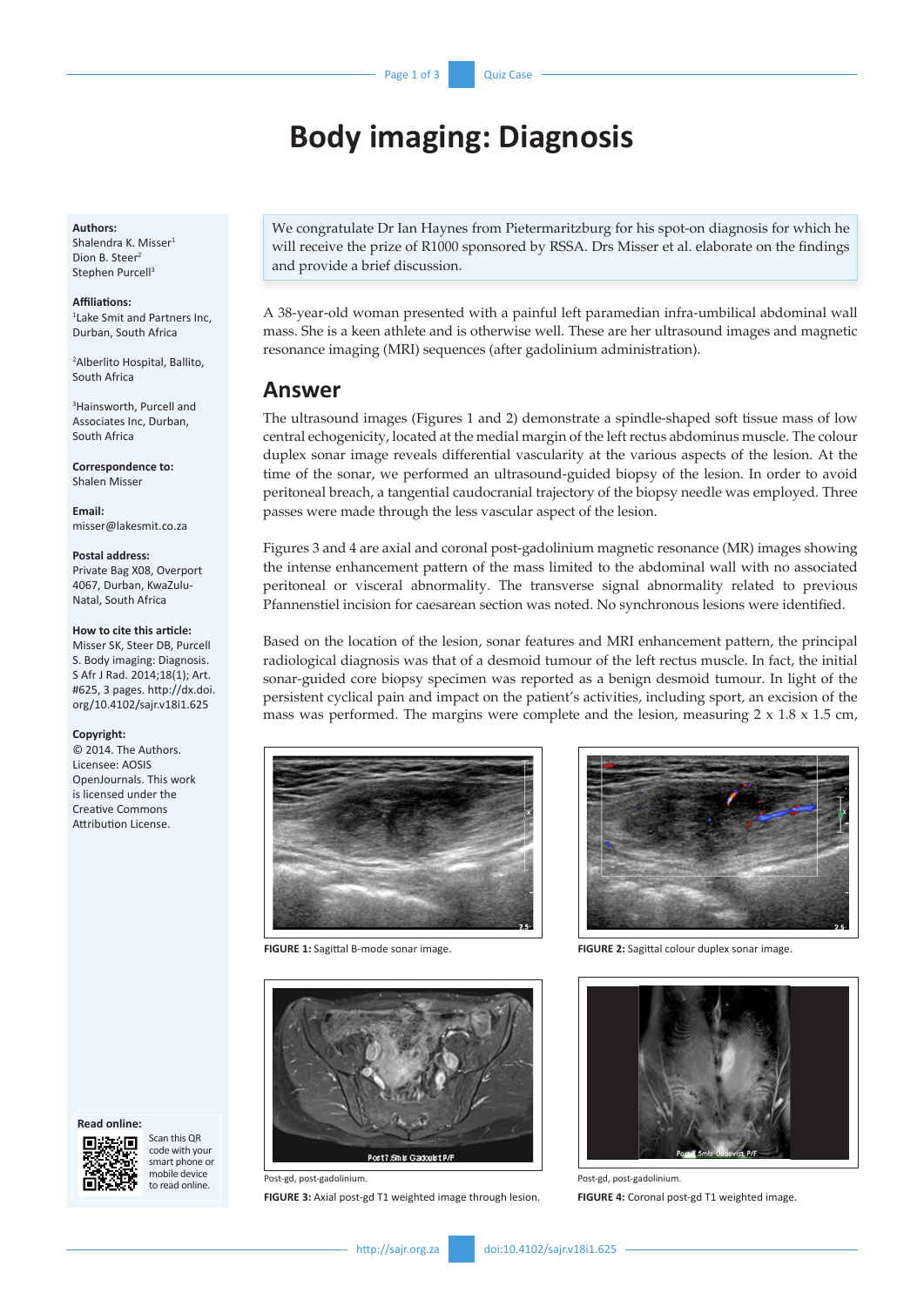had a peculiar increased vascularity in the central part of the specimen relative to the rest of the tumour.

Microscopic pathologic assessment (Figure 5) confirmed, in addition to a background fibromatous stroma, the presence of endometrial tissue within the lesion. This included the presence of cysts and/or endometrial glands lined by tall columnar endometrial cells associated with a small amount of surrounding endometrial stroma. Some of the cysts were haemorrhagic. Surrounding mixed inflammatory cell infiltrate was present, including oedematous fibrous connective tissue stroma with lipid-laden macrophages.

In retrospect it was noted that the patient had had a previous caesarean section, which predisposed her to endometrial seeding. The final diagnosis was abdominal wall endometriosis with surrounding fibrosis.

## **Discussion**

Endometriosis is a fairly common entity in women of childbearing age, occurring in 10% of the population, and is defined as the presence of normal endometrial tissue outside of the uterine cavity.<sup>1</sup> These extra-uterine deposits of endometrium usually settle in the pelvis around the ovary or broad ligament. Extrapelvic sites are uncommon but increasingly being recognised. Abdominal wall endometriosis (AWE) is one example of extrapelvic endometriosis, accounting for 0.5% – 4.0% of all cases of endometriosis. AWE is identified by the triad described by Esquivel-Estrada et al.,<sup>2</sup> consisting of periodic pain, associated with menses, history of caesarean section, and tumour inside a surgical scar confirmed as endometrium after histopathologic examination. AWE usually develops in relation to a previous surgical scar and should be considered in the differential diagnosis of any young adult female patient with an abdominal wall mass. With increasing numbers of surgical obstetric deliveries by caesarean section, the incidence of AWE is increasing and likely to be more frequently identified. AWE may develop months or years following the surgery. Pelvic endometriosis may not necessarily be present in the setting of AWE and is therefore not a prerequisite for the diagnosis.<sup>3</sup>

Symptoms associated with endometriosis may mimic other abdominal wall lesions (Table 1), therefore a definitive preoperative diagnosis is not always easy in every case. In Horton's series,<sup>3</sup> the majority presented with mass, pain or less likely, cyclical symptoms. The major differential diagnoses include desmoid tumour, haematoma, abscess, neoplasm or injection-related granuloma. Desmoid tumour, also known as aggressive fibromatosis, is the primary differential diagnosis. There are several subtypes of desmoid tumours, including

those associated with familial adenomatous polyposis (Gardner's) syndrome. The pain in AWE is typically cyclical but may be constant or lesions may be painless. This makes differentiation from desmoid tumours difficult clinically.

On ultrasound, AWE demonstrates heterogeneous reduced echogenicity with internal vascularity on colour duplex and power Doppler imaging.4 Desmoid tumours are more homogeneous in echo texture and seldom show increased vascularity. Computed tomography (CT) scans show wellcircumscribed masses of isodensity to muscle in both cases. Abscesses may demonstrate lower central attenuation of  $< 20$  HU.

The MRI signal of endometriomas varies depending on the cystic component. AWE usually shows iso-intense to hyperintense signal on both T1 and T2 weighted sequences relative to muscle. Table 2 describes the MRI appearances of AWE and the major differential diagnoses. Atypical AWE, which resembles cystic ovarian endometriomas, may have



FIGURE 5: Microscopy of the mass - Haematoxylin and eosin stain (x 50 magnification).

**TABLE 1:** Differential diagnosis of anterior abdominal wall masses.

| Patho-mechanism                  | <b>Diagnoses</b>                                                                                             |  |
|----------------------------------|--------------------------------------------------------------------------------------------------------------|--|
| Congenital and/or<br>genetic     | Familial adenomatous polyposis or Gardner's syndrome -<br>desmoid tumours (= aggressive fibromatosis)        |  |
| Infective and/or<br>inflammatory | Abscess<br>Myositis                                                                                          |  |
| Neoplastic                       | Metastatic disease<br>Granular cell tumour<br>Lymphoma<br>Sarcomas<br>Neurofibromas and nerve sheath tumours |  |
| Traumatic and/or<br>vascular     | Haematoma<br>Varices<br>Pseudo-aneurysm of inferior epigastric artery                                        |  |
| latrogenic                       | Injection granuloma or suture granuloma<br>Surgical scar endometriosis<br>Incisional hernia                  |  |

**TABLE 2:** MRI features of the major differential diagnoses.

| <b>Diagnosis</b> | T1 signal relative to muscle       | T2 signal relative to muscle     | Post-gadolinium              |
|------------------|------------------------------------|----------------------------------|------------------------------|
| <b>AWE</b>       | Iso-intense to mildly hyperintense | Iso-intense to hyperintense      | Moderate diffuse enhancement |
| Desmoid tumour   | Low to iso-intense                 | Hyperintense (later iso-intense) | Moderate to avid enhancement |
| Abscess          | Low to iso-intense                 | Hyperintense                     | Rim enhancement              |
| Sarcoma          | Hypointense                        | Hyperintense                     | Heterogeneous enhancement    |

MRI, magnetic resonance imaging; AWE, abdominal wall endometriosis.